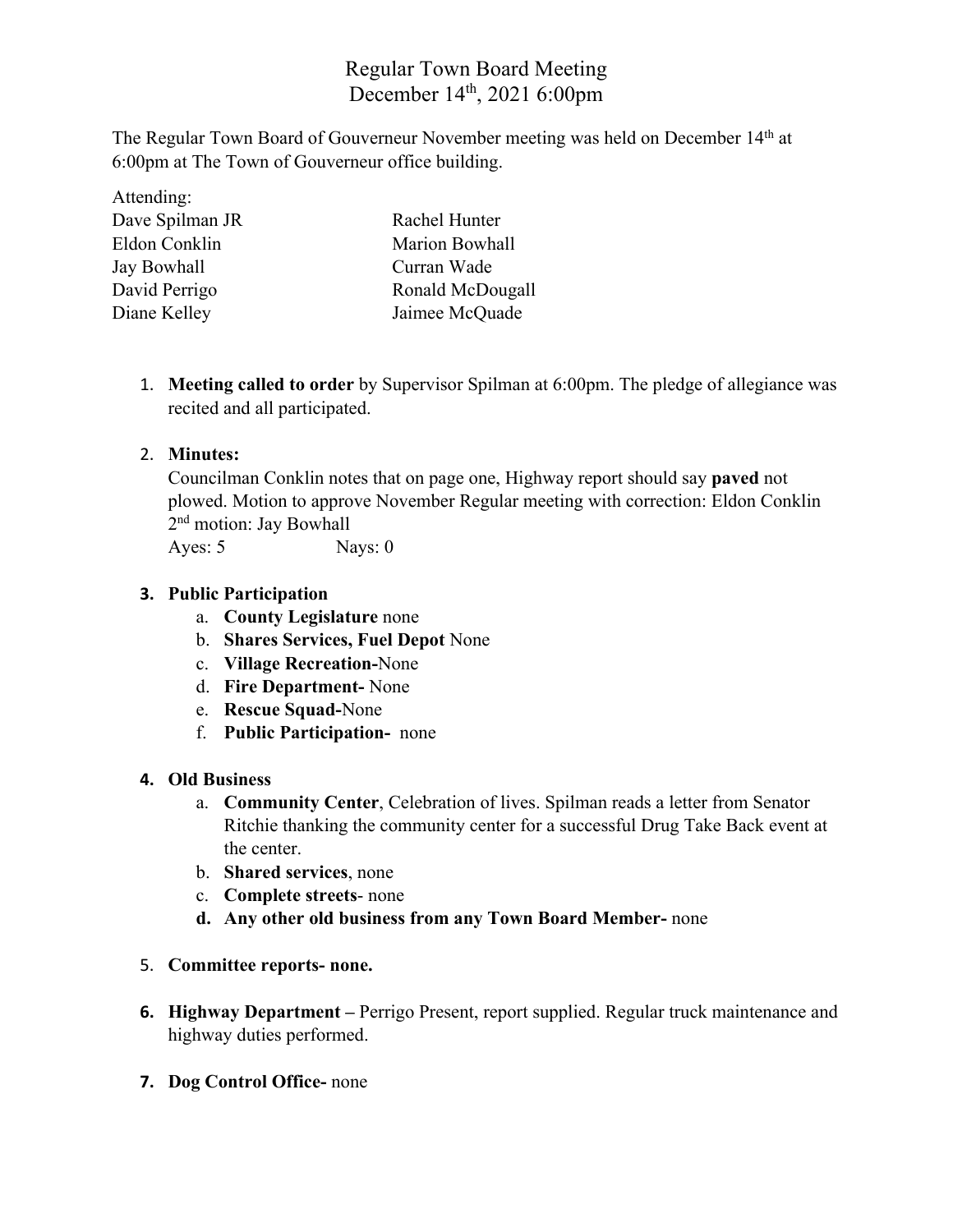Regular Town Board Meeting December 14<sup>th</sup>, 2021 6:00pm

8. **CEO/Assessor-** Report supplied, McQuade absent.

#### **9. New Business**

- a. **Justice reports** 110 new cases and about \$4,000.00 in collections.
- b. **Supervisor Communications:**
	- i. Budget review from Harry Smithers supplied.
	- ii. Motion to pass Resolution 12142021 in support of reconsideration of Ogdensburg Correctional Facility closure Motion by: Eldon Conklin 2<sup>nd</sup> motion: Jaimee McQuade Ayes: 5 Nays: 0
	- iii. Remote monitoring of the water CDBG funds completed with small adjustments, completed, and corrected to compliance.
- c. **Water inspect**ion by NYS DOH 10/13/21- passed.
- d. **Chargebacks** letter from Bruce Green, St Lawrence County Real Property stating Town's Chargebacks. We get charges \$5.95/parcel – 3008 parcels. The county charges to manually input changes into the tax roll.
- e. **Website Administrator** Our adobe-based website will change to WIX. A charge to due so is \$410.00 licensing fee: annual fee of \$200.00 after that. TO migrate info from adobe to WIX \$1,000.00 charge.

Motion to approve the \$410 charge to transfer to WIX: Jay Bowhall 2nd motion: Curran Wade Ayes: 5 Nays: 0

f. **Building upgrades**:

Motion to approve Empire Northeast for new HVAC contingent upon requote being same as current, expired quote: Eldon Conklin 2nd motion: Jaimee McQuade

Ayes: 5 Nays: 0

Motion to approve Northern Tier Contracting for handicap accessible door contingent upon requote being same as current, expire quote: Jaimee McQuade 2nd motion: Curran Wade

Ayes: 5 Nays: 0

g. **CEO Appointment**- Conklin and Bowhall interviewed 3 candidates for the CEO position.

Motion to nominate Rick Wood for CEO position: Jay Bowhall 2nd motion: Curran Wade

Ayes: 5 Nays: 0

- h. **End of the Year Meeting-** December 28<sup>th</sup> at Noon, Town Office.
- i. **Organizational meeting**: January 11<sup>th</sup>, 2022, at 5:30pm, Town Office
- j. **Christmas Eve** closed 12/24 and **New Year's Eve-** closed 12/31